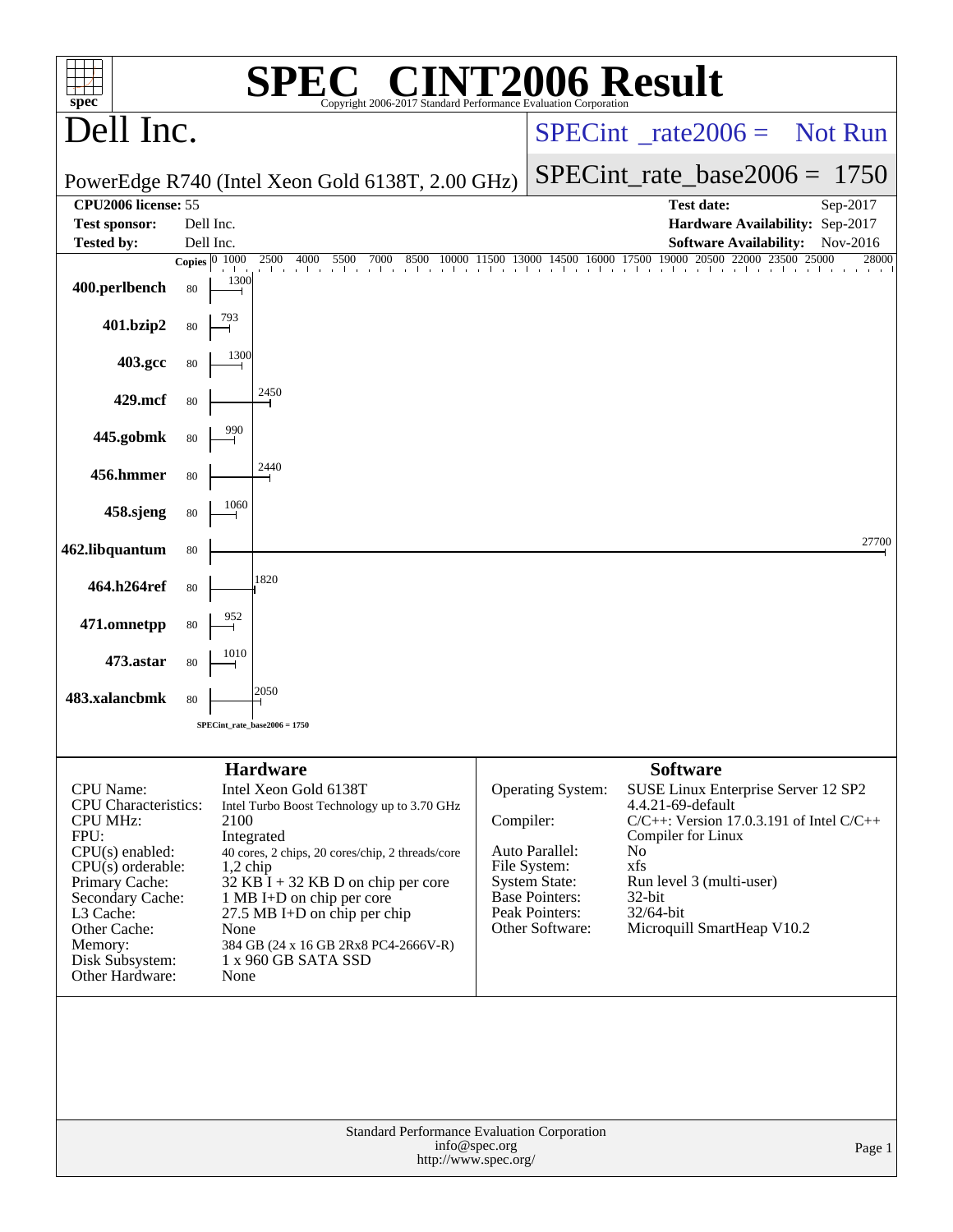

# **[SPEC CINT2006 Result](http://www.spec.org/auto/cpu2006/Docs/result-fields.html#SPECCINT2006Result)**

## Dell Inc.

## $SPECTnt_rate2006 = Not Run$

PowerEdge R740 (Intel Xeon Gold 6138T, 2.00 GHz)

[SPECint\\_rate\\_base2006 =](http://www.spec.org/auto/cpu2006/Docs/result-fields.html#SPECintratebase2006) 1750

**[CPU2006 license:](http://www.spec.org/auto/cpu2006/Docs/result-fields.html#CPU2006license)** 55 **[Test date:](http://www.spec.org/auto/cpu2006/Docs/result-fields.html#Testdate)** Sep-2017 **[Test sponsor:](http://www.spec.org/auto/cpu2006/Docs/result-fields.html#Testsponsor)** Dell Inc. **[Hardware Availability:](http://www.spec.org/auto/cpu2006/Docs/result-fields.html#HardwareAvailability)** Sep-2017 **[Tested by:](http://www.spec.org/auto/cpu2006/Docs/result-fields.html#Testedby)** Dell Inc. **[Software Availability:](http://www.spec.org/auto/cpu2006/Docs/result-fields.html#SoftwareAvailability)** Nov-2016

#### **[Results Table](http://www.spec.org/auto/cpu2006/Docs/result-fields.html#ResultsTable)**

|                    | <b>Base</b>                                                                                              |                |       |                |       |                |            | <b>Peak</b>   |                |              |                |              |                |              |
|--------------------|----------------------------------------------------------------------------------------------------------|----------------|-------|----------------|-------|----------------|------------|---------------|----------------|--------------|----------------|--------------|----------------|--------------|
| <b>Benchmark</b>   | <b>Copies</b>                                                                                            | <b>Seconds</b> | Ratio | <b>Seconds</b> | Ratio | <b>Seconds</b> | Ratio      | <b>Copies</b> | <b>Seconds</b> | <b>Ratio</b> | <b>Seconds</b> | <b>Ratio</b> | <b>Seconds</b> | <b>Ratio</b> |
| 400.perlbench      | 80                                                                                                       | 600            | 1300  | 602            | 1300  | 600            | 1300l      |               |                |              |                |              |                |              |
| 401.bzip2          | 80                                                                                                       | 969            | 796   | 974            | 793   | 982            | <b>786</b> |               |                |              |                |              |                |              |
| $403.\mathrm{gcc}$ | 80                                                                                                       | 495            | 1300  | 494            | 1300  | 493            | 1310       |               |                |              |                |              |                |              |
| $429$ .mcf         | 80                                                                                                       | 298            | 2450  | 298            | 2450  | 297            | 2450       |               |                |              |                |              |                |              |
| $445$ .gobm $k$    | 80                                                                                                       | 848            | 989   | 848            | 990   | 848            | 990        |               |                |              |                |              |                |              |
| 456.hmmer          | 80                                                                                                       | 306            | 2440  | 305            | 2450  | 306            | 2440       |               |                |              |                |              |                |              |
| $458$ .sjeng       | 80                                                                                                       | 913            | 1060  | 913            | 1060  | 913            | 1060       |               |                |              |                |              |                |              |
| 462.libquantum     | 80                                                                                                       | 59.9           | 27700 | 59.9           | 27700 | 59.9           | 27700      |               |                |              |                |              |                |              |
| 464.h264ref        | 80                                                                                                       | 975            | 1820  | 973            | 1820  | 978            | 1810       |               |                |              |                |              |                |              |
| 471.omnetpp        | 80                                                                                                       | 526            | 950   | 525            | 952   | 525            | 952        |               |                |              |                |              |                |              |
| $473$ . astar      | 80                                                                                                       | 555            | 1010  | 557            | 1010  | 555            | 1010       |               |                |              |                |              |                |              |
| 483.xalancbmk      | 80                                                                                                       | 269            | 2050  | 269            | 2050  | 268            | 2060       |               |                |              |                |              |                |              |
|                    | Results appear in the order in which they were run. Bold underlined text indicates a median measurement. |                |       |                |       |                |            |               |                |              |                |              |                |              |

#### **[Submit Notes](http://www.spec.org/auto/cpu2006/Docs/result-fields.html#SubmitNotes)**

 The numactl mechanism was used to bind copies to processors. The config file option 'submit' was used to generate numactl commands to bind each copy to a specific processor. For details, please see the config file.

## **[Operating System Notes](http://www.spec.org/auto/cpu2006/Docs/result-fields.html#OperatingSystemNotes)**

Stack size set to unlimited using "ulimit -s unlimited"

#### **[Platform Notes](http://www.spec.org/auto/cpu2006/Docs/result-fields.html#PlatformNotes)**

 BIOS settings: Sub NUMA Cluster enabled Virtualization Technology disabled System Profile set to Custom CPU Performance set to Maximum Performance C States set to Autonomous C1E disabled Uncore Frequency set to Dynamic Energy Efficiency Policy set to Performance Memory Patrol Scrub disabled Logical Processor enabled CPU Interconnect Bus Link Power Management disabled PCI ASPM L1 Link Power Management disabled Sysinfo program /root/ram\_cpu2006/config/sysinfo.rev6993 Revision 6993 of 2015-11-06 (b5e8d4b4eb51ed28d7f98696cbe290c1) running on linux-wwko Thu Sep 7 10:59:03 2017

Continued on next page

Standard Performance Evaluation Corporation [info@spec.org](mailto:info@spec.org) <http://www.spec.org/>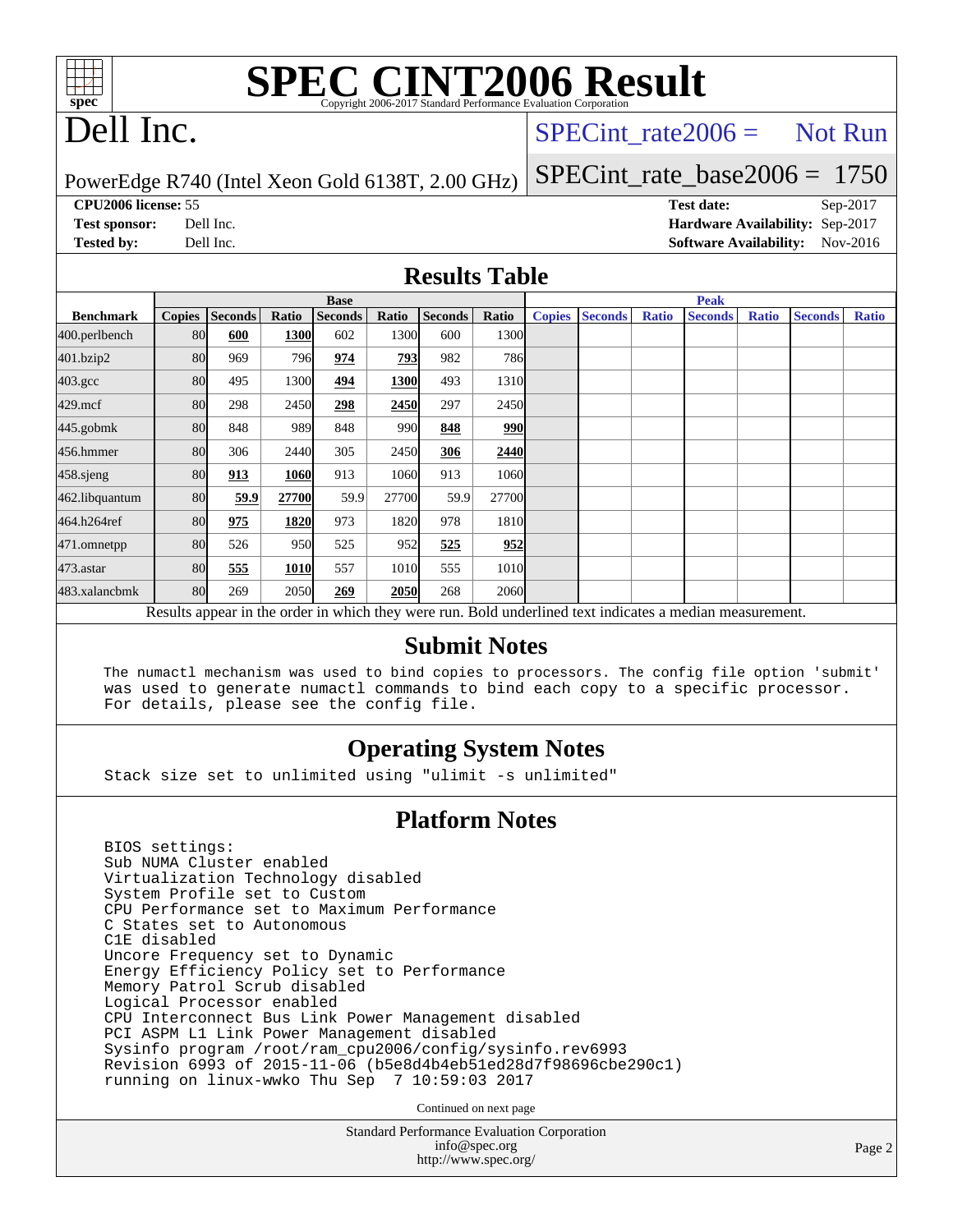

# **[SPEC CINT2006 Result](http://www.spec.org/auto/cpu2006/Docs/result-fields.html#SPECCINT2006Result)**

## Dell Inc.

[SPECint\\_rate2006 =](http://www.spec.org/auto/cpu2006/Docs/result-fields.html#SPECintrate2006) Not Run

PowerEdge R740 (Intel Xeon Gold 6138T, 2.00 GHz)

## [SPECint\\_rate\\_base2006 =](http://www.spec.org/auto/cpu2006/Docs/result-fields.html#SPECintratebase2006) 1750

**[CPU2006 license:](http://www.spec.org/auto/cpu2006/Docs/result-fields.html#CPU2006license)** 55 **[Test date:](http://www.spec.org/auto/cpu2006/Docs/result-fields.html#Testdate)** Sep-2017 **[Test sponsor:](http://www.spec.org/auto/cpu2006/Docs/result-fields.html#Testsponsor)** Dell Inc. **[Hardware Availability:](http://www.spec.org/auto/cpu2006/Docs/result-fields.html#HardwareAvailability)** Sep-2017 **[Tested by:](http://www.spec.org/auto/cpu2006/Docs/result-fields.html#Testedby)** Dell Inc. **[Software Availability:](http://www.spec.org/auto/cpu2006/Docs/result-fields.html#SoftwareAvailability)** Nov-2016

### **[Platform Notes \(Continued\)](http://www.spec.org/auto/cpu2006/Docs/result-fields.html#PlatformNotes)**

<http://www.spec.org/>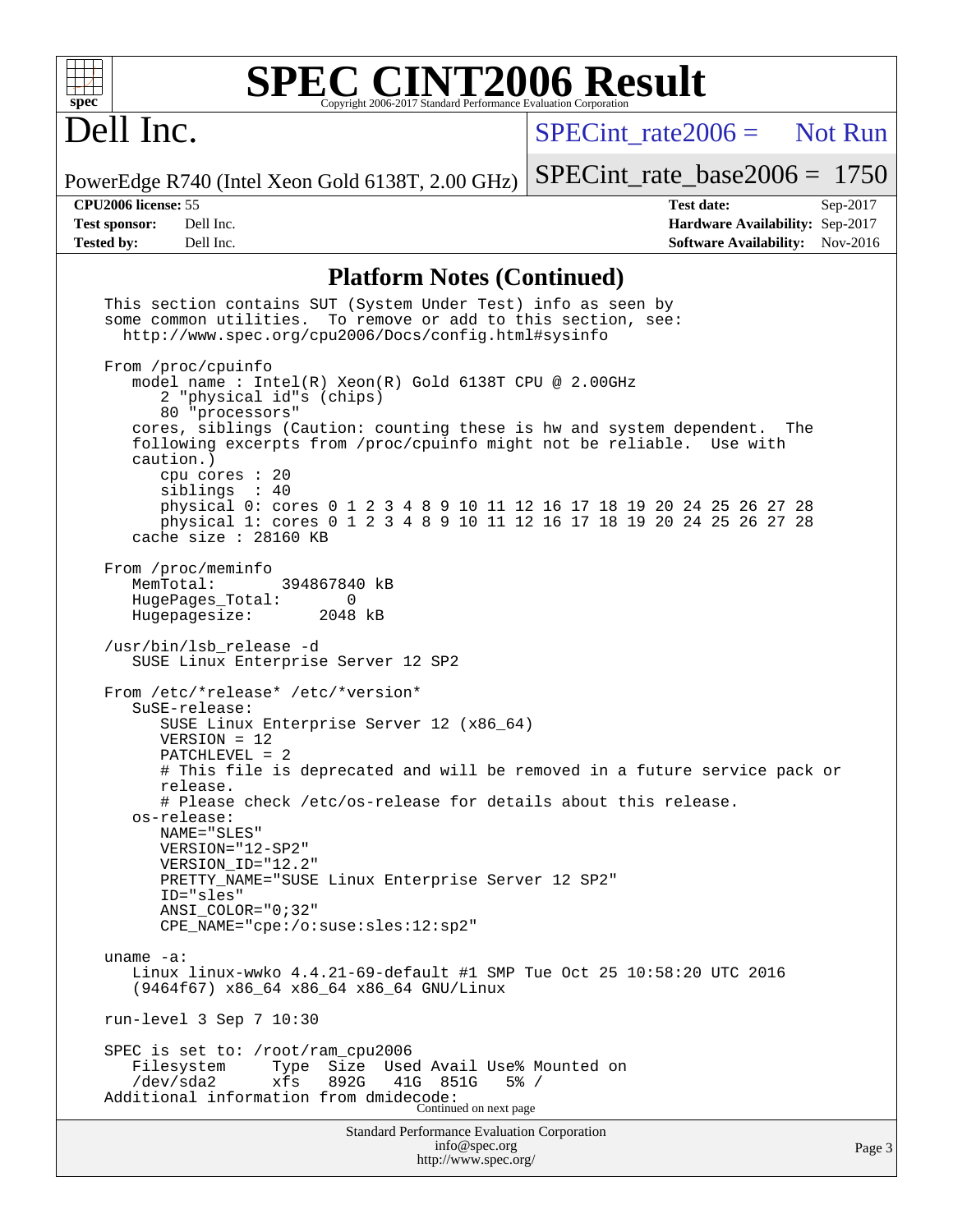

### **[SPEC CINT2006 Result](http://www.spec.org/auto/cpu2006/Docs/result-fields.html#SPECCINT2006Result)** Copyright 2006-2017 Standard Performance Evaluation C

## Dell Inc.

 $SPECint rate2006 =$  Not Run

[SPECint\\_rate\\_base2006 =](http://www.spec.org/auto/cpu2006/Docs/result-fields.html#SPECintratebase2006) 1750

PowerEdge R740 (Intel Xeon Gold 6138T, 2.00 GHz)

**[Tested by:](http://www.spec.org/auto/cpu2006/Docs/result-fields.html#Testedby)** Dell Inc. **[Software Availability:](http://www.spec.org/auto/cpu2006/Docs/result-fields.html#SoftwareAvailability)** Nov-2016

**[CPU2006 license:](http://www.spec.org/auto/cpu2006/Docs/result-fields.html#CPU2006license)** 55 **[Test date:](http://www.spec.org/auto/cpu2006/Docs/result-fields.html#Testdate)** Sep-2017 **[Test sponsor:](http://www.spec.org/auto/cpu2006/Docs/result-fields.html#Testsponsor)** Dell Inc. **[Hardware Availability:](http://www.spec.org/auto/cpu2006/Docs/result-fields.html#HardwareAvailability)** Sep-2017

#### **[Platform Notes \(Continued\)](http://www.spec.org/auto/cpu2006/Docs/result-fields.html#PlatformNotes)**

 Warning: Use caution when you interpret this section. The 'dmidecode' program reads system data which is "intended to allow hardware to be accurately determined", but the intent may not be met, as there are frequent changes to hardware, firmware, and the "DMTF SMBIOS" standard.

 BIOS Dell Inc. 1.0.7 07/01/2017 Memory: 24x 00AD00B300AD HMA82GR7AFR8N-VK 16 GB 2 rank 2666 MHz

(End of data from sysinfo program)

### **[General Notes](http://www.spec.org/auto/cpu2006/Docs/result-fields.html#GeneralNotes)**

Environment variables set by runspec before the start of the run: LD\_LIBRARY\_PATH = "/root/ram\_cpu2006/lib/ia32:/root/ram\_cpu2006/lib/intel64:/root/ram\_cpu2006/sh10.2"

 Binaries compiled on a system with 1x Intel Core i7-4790 CPU + 32GB RAM memory using Redhat Enterprise Linux 7.2 Transparent Huge Pages enabled by default Filesystem page cache cleared with: shell invocation of 'sync; echo 3 > /proc/sys/vm/drop\_caches' prior to run runspec command invoked through numactl i.e.: numactl --interleave=all runspec <etc>

## **[Base Compiler Invocation](http://www.spec.org/auto/cpu2006/Docs/result-fields.html#BaseCompilerInvocation)**

[C benchmarks](http://www.spec.org/auto/cpu2006/Docs/result-fields.html#Cbenchmarks):

[icc -m32 -L/opt/intel/compilers\\_and\\_libraries\\_2017/linux/lib/ia32](http://www.spec.org/cpu2006/results/res2017q4/cpu2006-20170918-49817.flags.html#user_CCbase_intel_icc_c29f3ff5a7ed067b11e4ec10a03f03ae)

[C++ benchmarks:](http://www.spec.org/auto/cpu2006/Docs/result-fields.html#CXXbenchmarks)

[icpc -m32 -L/opt/intel/compilers\\_and\\_libraries\\_2017/linux/lib/ia32](http://www.spec.org/cpu2006/results/res2017q4/cpu2006-20170918-49817.flags.html#user_CXXbase_intel_icpc_8c35c7808b62dab9ae41a1aa06361b6b)

## **[Base Portability Flags](http://www.spec.org/auto/cpu2006/Docs/result-fields.html#BasePortabilityFlags)**

| 400.perlbench: -D_FILE_OFFSET_BITS=64 -DSPEC_CPU_LINUX_IA32<br>401.bzip2: -D_FILE_OFFSET_BITS=64 |  |
|--------------------------------------------------------------------------------------------------|--|
| 403.gcc: -D_FILE_OFFSET_BITS=64<br>429.mcf: -D FILE OFFSET BITS=64                               |  |
| 445.gobmk: -D_FILE_OFFSET_BITS=64<br>456.hmmer: -D FILE OFFSET BITS=64                           |  |
| 458.sjeng: -D_FILE_OFFSET_BITS=64                                                                |  |
| 462.libquantum: -D_FILE_OFFSET_BITS=64 -DSPEC_CPU_LINUX<br>464.h264ref: -D_FILE_OFFSET_BITS=64   |  |
| 471.omnetpp: -D_FILE_OFFSET_BITS=64<br>473.astar: -D FILE OFFSET BITS=64                         |  |
|                                                                                                  |  |

Continued on next page

Standard Performance Evaluation Corporation [info@spec.org](mailto:info@spec.org) <http://www.spec.org/>